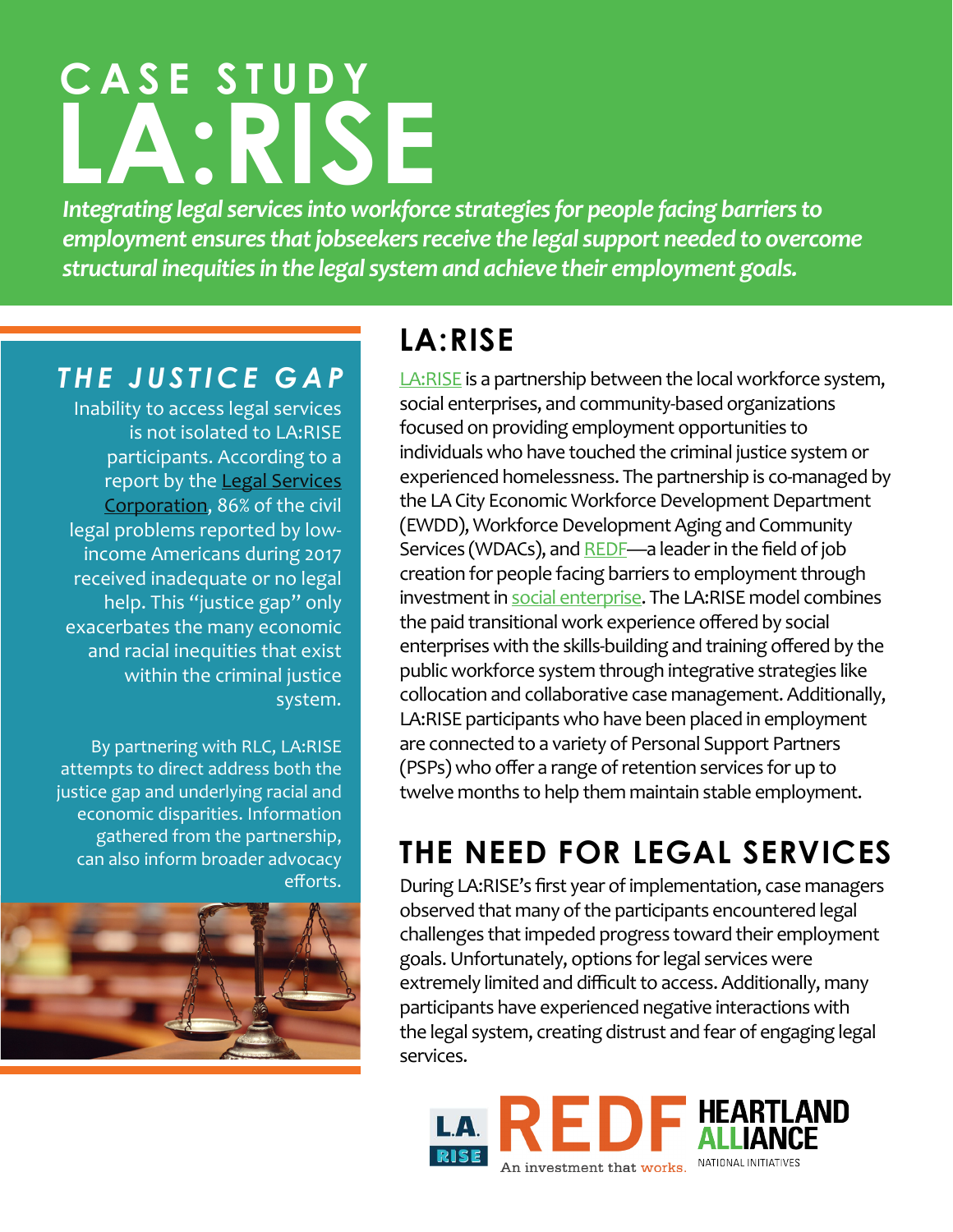#### *Trusting Relationships*

LA:RISE participants are sometimes hesitant to disclose their legal needs when they first join the program, particularly because of the impact these legal issues may have on their employment. However, LA:RISE social enterprises are built on a model that focuses on providing ongoing support and building trusting relationships. Because of this trust, many participants eventually disclose legal challenges to their case managers. While case managers do not have the legal expertise necessary to resolve these issues, they are able to refer participants to RLC. Social enterprise case managers report that participants are more likely to follow through with a legal consultation, in part, because of the relationship they have built with their case manager. Additionally, prior to the LA:RISE partnership, RLC attorney, Leslie Ivie, was already committed to providing legal services to low-income and disadvantaged communities. Her understanding of the challenges facing many people with barriers to employment has facilitated her ability to build trusting relationships with LA:RISE participants.

#### *Prompt & Convenient Response*

As a part of the partnership with LA:RISE, Leslie not only responds promptly to participant referrals, but meets them at one of three social enterprise or other PSP locations. Leslie makes every effort to schedule a time and location that is most convenient to the participant. In fact, she is often able to meet participants at their place of employment, the social enterprise, during a break or before/after a work shift. As the coordinator of one social enterprise partner explained, "Our participants have a lot of other commitments outside of work, some are taking GED classes,

REDF has funded a pilot partnership with a legal services provider. In July 2017, Restoration Law [Center \(RLC\)](http://restorationlawcenter.com/) joined the L.A:RISE personal support network. RLC is a private law firm providing a range of legal services to individuals based on a sliding fee scale. RLC also offers legal services, guidance, and support to nonprofits serving low-income populations.

## **KEYS TO SUCCESS**

Since RLC began partnering with LA:RISE in July 2017, about 10% of LA:RISE participants have been referred to legal services. Of those referred, 51% have been retained by RLC or another legal partner for continued legal support. According to interviews with social enterprise staff, the LA:RISE participants served by RLC would not have been able to resolve their legal issues otherwise.

In addition, LA:RISE and RLC have engaged 40 individuals through voluntary legal workshops designed to educate participants and staff about local laws that expand opportunities for people facing barriers to employment. For example, the state of California and LA City recently passed legislation to postpone criminal background checks until after a conditional job offer has been made—but many LA:RISE participants were not aware of these policy changes or how the changes impacted their employment goals and opportunities. To increase knowledge about these policies, REDF and RLC hosted a Fair Chance Employment workshop to train job developers on how to prepare participants with criminal records for interviews and developed a "Know Your Rights" takeaway tool for the broader community.

*Over half of the LA:RISE participants referred to* [*legal services have received continued legal support.* ]

## **INITIAL IMPACT**

As part of the partnership, RLC provides free legal consultation and support to LA:RISE participants, which often includes accompaniment to court, if necessary. If formal representation is required, RLC can provide representation on a sliding scale or make a referral to a free or low-fee lawyer with specialized experience. RLC also provides legal education for both participants and staff working at LA:RISE partner organizations.

# **A COLLABORATIVE SOLUTION**

Receiving a *[traffic ticket](https://www.dmv.org/ca-california/traffic-ticket-fines-and-penalties.php)* in California can easily result in fines of hundreds, and sometimes thousands, of dollars. Other penalties include costly classes, community service, jail time, and driver's license suspension. A valid driver's license expands transportation options to access jobs and is required for many jobs. Without adequate income to pay the increased fines or legal support to resolve the tickets, some may choose to continue driving without a valid license in order to maintain employment and other responsibilities. This puts individuals at risk of exacerbated economic and legal challenges.

RLC has helped a number of L.A. Rise participants resolve traffic tickets by having charges dismissed or arranging a payment plan, making it easier for participants to reinstate their drivers' licenses. This support requires minimal legal expertise and effort, but can make a tremendous difference in a person's life.

*For more information about the negative impacts of traffic fines and fees, check out this report from the Insight Center: [Driving Into Debt: The Need for Traffic Ticket Fee Reform](https://insightcced.org/news/driving-debt-need-traffic-ticket-fee-reform/)*

### *EXAMPLE: THE COST OF A TRAFFIC TICKET*

Resolving past tickets, fines, and fees (often a barrier to obtaining valid driver's license needed for many jobs)

- Record sealing and expungement
- Negotiating child support payments
- Avoiding eviction and other housing issues
- Navigating immigration issues
- Criminal Defense (arrests, trials, warrants, felony reclassification, reclassifying marijuana convictions)

Educating and advocating for participants around employment rights

#### *COMMON LEGAL SERVICES PROVIDED TO LA:RISE PARTICIPANTS*